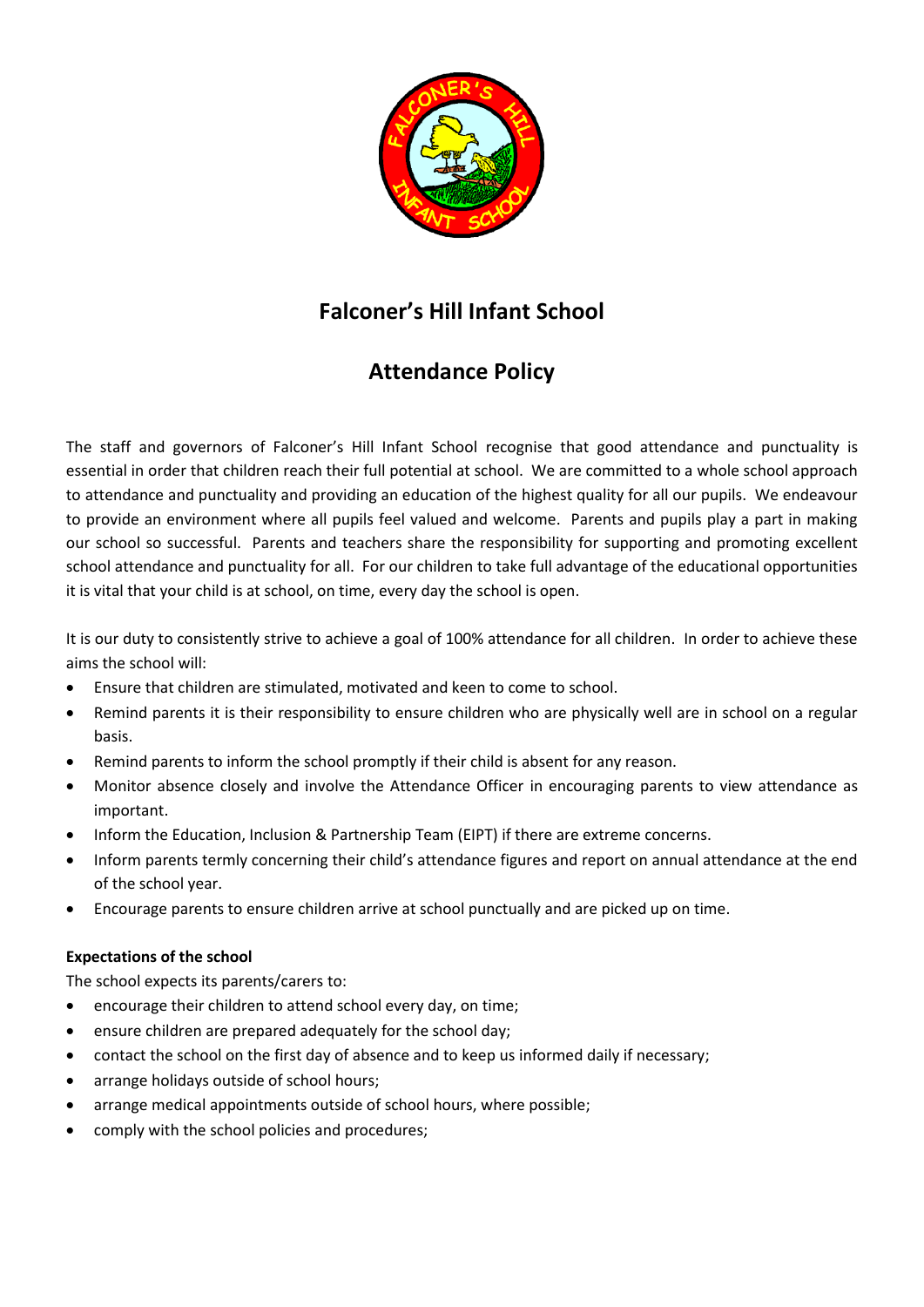### **Strategies to support good attendance and punctuality within school**

- Ensure registers are accurate and recorded by the teacher at the beginning of morning and afternoon sessions electronically (or by paper where necessary).
- Registration data is checked by the administrative staff.
- Telephone messages and reasons for absence are recorded on the electronic data management system.
- Any concerns about an individual child are communicated to the Headteacher.
- Where particular concerns have been highlighted the teacher will notify the office immediately of an absence.
- Where attendance is less than 92% this will be regularly monitored. Emails will be sent out on a monthly basis to parents for them to be aware and able to monitor attendance.
- Below 85%, monthly attendance certificates will be sent home regularly and a meeting will be organised between the Parents/Carers and the Headteacher, Attendance Officer to discuss issues that the family may be experiencing. A Parent Contract will be put in place to monitor attendance over a fixed 4 week period. Parents/Carers may be asked to provide medical evidence if persistent absence is due to ad-hoc illnesses. If attendance improves to 90% then the Parent Contract can be terminated. If, however, attendance does not improve during the fixed period, then it can be extended, at the discretion of the Head teacher.
- If attendance does not improve following a Parent Contract, and/or Parents/Carers do not engage with the process, a referral may be made to the EIPT for irregular term-time attendance, if it fits the criteria. A fine may be issued
- The Attendance Officer/Family Support Workers will be asked to intervene and support families where persistent attendance is a concern.

# **Recording Attendance (Safeguarding procedures)**

- On the first day of absence: a telephone call to the parents must be made, including if necessary, an SMS or a letter via email.
- Day two: a follow-up telephone call must be made to the parents, including an SMS and email.
- Day three: a telephone call must be made asking for contact to be made with the school immediately. The parents/carers will be given **2** further working days to make contact. If you are aware that English may not be the parents' first language, copy the letter into a language that may be more accessible.
- **If the child is still absent from school after 5 days**: Attendance officer and Parent Support Worker to arrange an unannounced home visit ensuring that risk assessments are in place.
- If the child has not been seen and the parents/carers have not made contact either, school must contact EIPT via the on-line form to alert them to the possibility that there is a child missing in education.
- EIPT will arrange a home visit to assess the situation and will be in contact with the school for further steps to be taken.

#### **Lateness/Punctuality**

- Parents will be reminded about school times and the importance of good punctuality. 'Punctuality Policemen' and 'Late Gates' will be operated periodically to monitor and encourage punctuality.
- Parents will be asked to sign their child in using the electronic signing-in system in the foyer giving the reason for lateness.
- If there are more than five occasions of lateness a letter will be sent to parents reminding them of their responsibility to ensure children arrive on time.
- If lateness persists following a further five late occasions the parent will be asked to make an appointment to see the Head teacher or Attendance Officer. A Parenting Contract may be put in place and possible referral to the EIPT.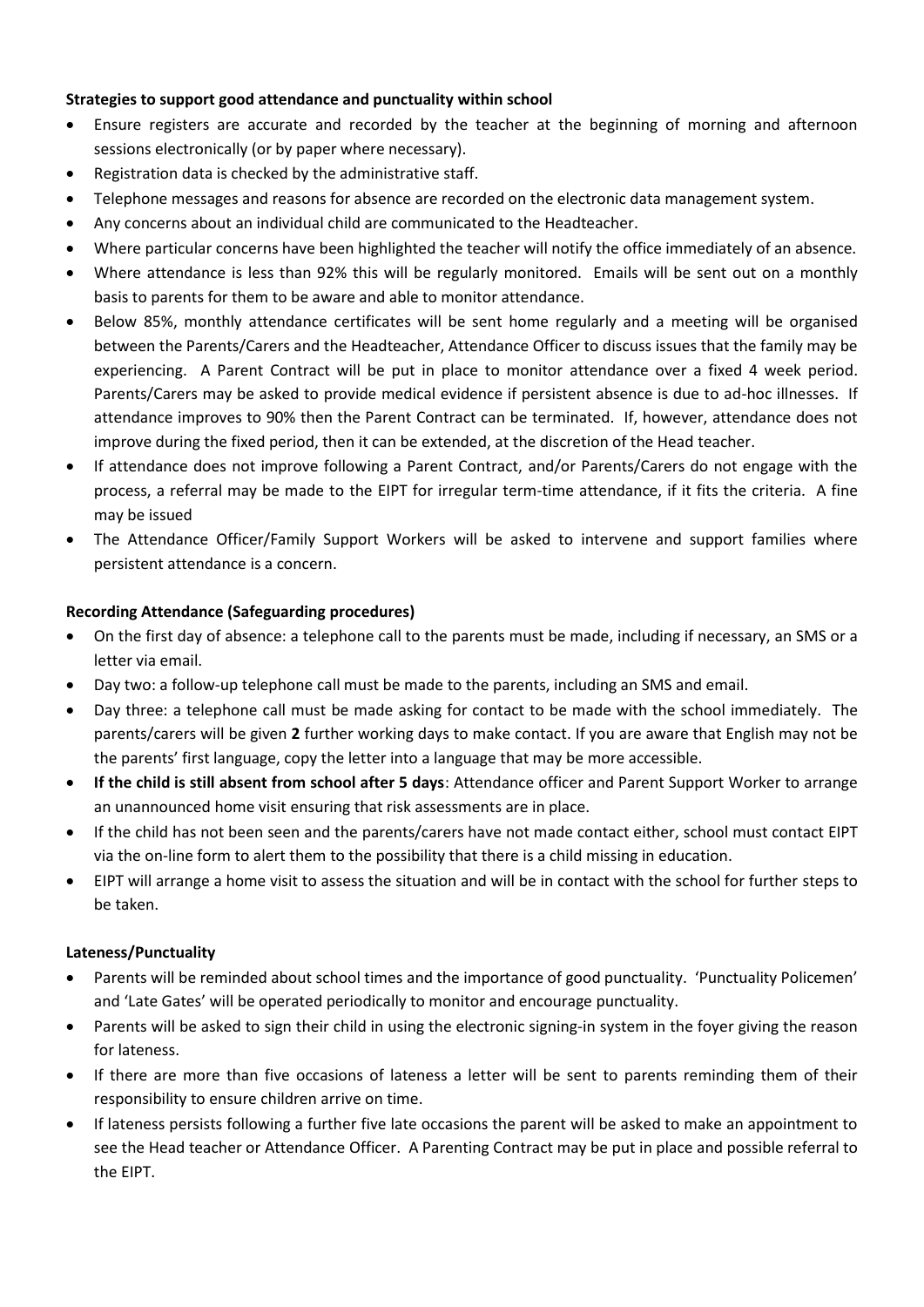- At the end of the day children who have not been collected after ten minutes will be brought to the school office. Names will be recorded and pegs attached to the children's clothing. They will then be asked to wait in the library.
- If there is no contact from a parent by 3:30pm a call will be made to ascertain the reason why a child has not been picked up.
- If a child is consistently late being collected then a record will be kept and the parent asked to see the Head teacher or Attendance Officer to discuss the reasons for this.

#### **Leave of Absence**

Young children in particular often suffer from early childhood illnesses (e.g. chickenpox) and to offset absence caused by these unavoidable times off school it is important that all unnecessary absences are avoided.

Schools **cannot** authorise leave of absence for holidays just because they are cheaper in term time. We urge parents to consider very seriously whether any time off school is absolutely necessary.

If parents wish to apply for a leave of absence they should follow this procedure:

- Read the school's leave of absence policy thoroughly.
- Note the school procedure in relation to authorising absence.
- If there are exceptional or compassionate reasons for applying for a leave of absence then they should complete a leave of absence form & make an appointment to see the Headteacher.
- It is at the Head teacher's discretion whether a leave of absence is authorised or not. Only where there are strong compassionate reasons or extenuating circumstances is any leave of absence likely to be authorised.
- No leave of absence will be authorised unless an appointment has taken place with the Headteacher.

# **There are 175 non-school days each year to use for family time, visits, holidays, shopping, household jobs and other appointments**